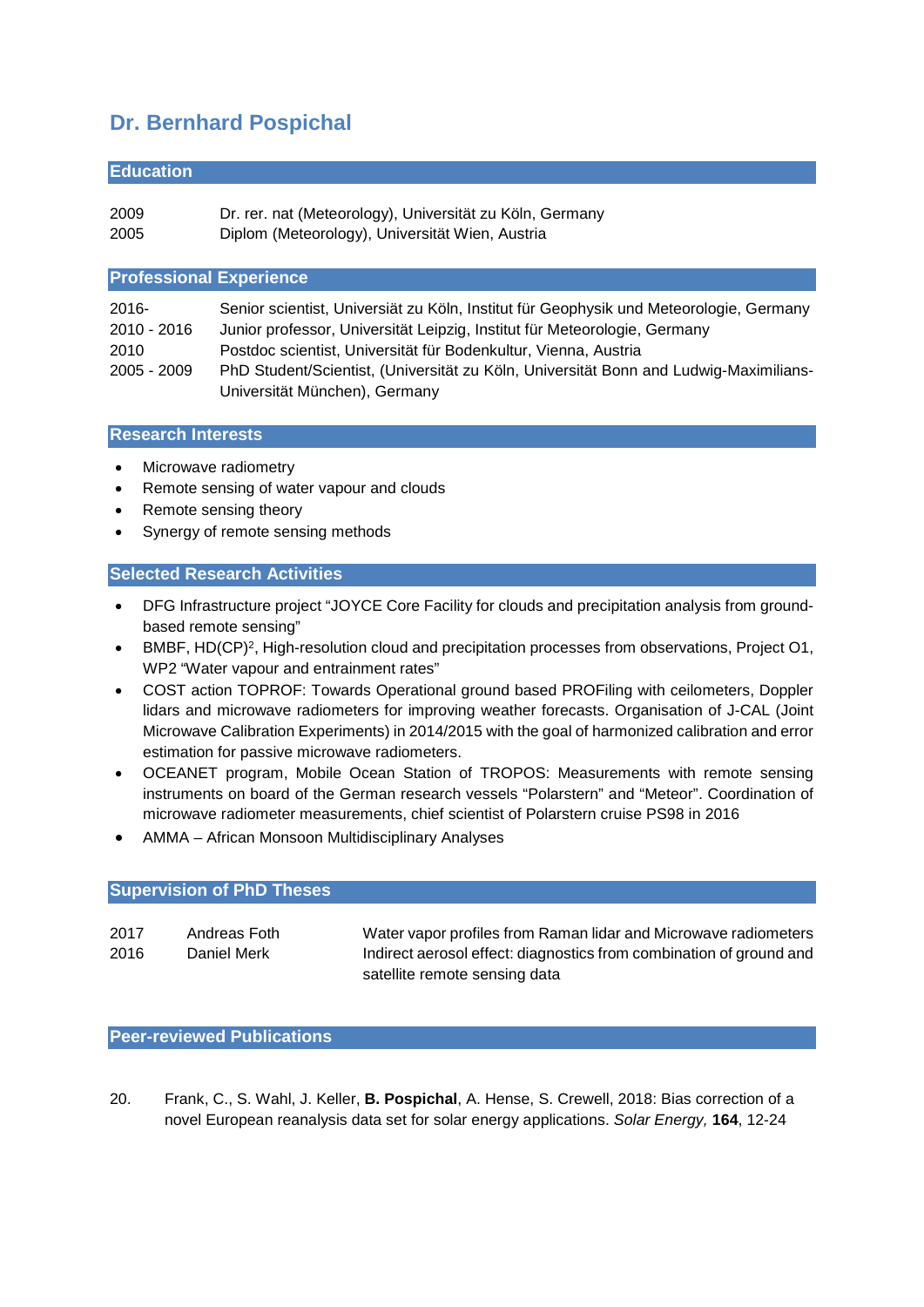- 19. De Angelis F., D. Cimini, U. Löhnert, O. Caumont, A. Haefele, **B. Pospichal**, P. Martinet, F. Navas Guzmán, H. Klein-Baltink, J-C. Dupont, J. Hocking, 2017: Long-Term observations minus background monitoring of ground-based brightness temperatures from a microwave radiometer network. *Atmos. Meas. Tech.*, **10**, 3947–3961, doi: 10.5194/amt-10-3947-2017
- 18. Foth A., **B. Pospichal**, 2017: Optimal estimation of water vapour profiles using a combination of Raman lidar and microwave radiometer. *Atmos. Meas. Tech.*, **10**, 3325–3344, doi: 10.5194/amt-10-3325-2017
- 17. Neher I., T. Buchmann, S. Crewell, B. Evers-Dietze, K. Pfeilsticker, **B. Pospichal**, C. Schirrmeister, S. Meilinger, 2017: Impact of atmospheric aerosols on photovoltaic energy production Scenario for the Sahel zone. *Energy Procedia*, **125**, 170–179, doi: 10.1016/ j.egypro.2017.08.168
- 16. Heinze R., et al. (45 authors) 2017: Large-eddy simulations over Germany using ICON: a comprehensive evaluation: Evaluation of ICON in Realistic LES Configuration. *Quarterly Journal of the Royal Meteorological Society*, **143**, 69–100. doi: 10.1002/qj.2947
- 15. Merk D., H. Deneke, **B. Pospichal**, P. Seifert, 2016: Investigation of the adiabatic assumption for estimating cloud micro- and macrophysical properties from satellite and ground observations. *Atmos. Chem. Phys*., **16**, 933–952, doi: 10.5194/acp-16-933-2016
- 14. Massaro G., I. Stiperski, **B. Pospichal**, M. Rotach, 2015: Accuracy of retrieving temperature and humidity profiles by ground-based microwave radiometry in truly complex terrain. *Atmos. Meas. Tech*., **8**, 3355–3367, doi: 10.5194/amt-8-3355-2015
- 13. Foth A., H. Baars, P. di Girolamo, **B. Pospichal**, 2015: Water vapour profiles from Raman lidar automatically calibrated by microwave radiometer data during HOPE. *Atmos. Chem. Phys.,* **15**, 7753–7763, doi:10.5194/acp-15-7753-2015
- 12. Berger, T., C. Amann, H. Formayer, A. Korjenic, **B. Pospichal**, C. Neururer, R. Smutny, 2015: Impacts of external insulation and reduced internal heat loads upon energy demand of offices in the context of climate change in Vienna, Austria. *Journal of Building Engineering*, **5**, 86–95. doi: 10.1016/j.jobe.2015.11.005
- 11. Brückner, M., **B. Pospichal**, A. Macke, M. Wendisch, 2014: A New Multi–Spectral Cloud Retrieval Method for Ship–based Solar Transmissivity Measurements. *J. Geophys. Res.*, **119**, 11338-11354. doi: 10.1002/2014JD021775
- 10. Berger, T., C. Amann, H. Formayer, A. Korjenic, **B. Pospichal**, C. Neururer, 2014: Impacts of climate change upon cooling and heating energy demand of office buildings in Vienna, Austria. *Energy and Buildings*, **80**, 517–530. doi: 10.1016/j.enbuild.2014.03.084
- 9. Berger, T., C. Amann, H. Formayer, A. Korjenic, **B. Pospichal**, C. Neururer, 2014: Impacts of urban location and climate change upon energy demand of office buildings in Vienna, Austria. *Building and Environment*, **81**, 258–269. doi: 10.1016/j.buildenv.2014.07.007
- 8. Dorninger, M., C. D. Whiteman, B. Bica, S. Eisenbach, **B. Pospichal**, and R.Steinacker, 2011: Meteorological Events Affecting Cold-Air Pools in a Small Basin. *J. Appl. Meteor. Climatol.*, **50**, 2223–2234. doi: http://dx.doi.org/10.1175/2011JAMC2681.1
- 7. **Pospichal, B**., D. Bou Karam, S. Crewell, C. Flamant, A. Hünerbein, O. Bock, and F. Said, 2010: Diurnal cycle of the inter-tropical discontinuity over West Africa analysed by remote sensing and mesoscale modelling. *Quarterly Journal of the Royal Meteorological Society*, **136**, 92–106. doi: 10.1002/qj.435